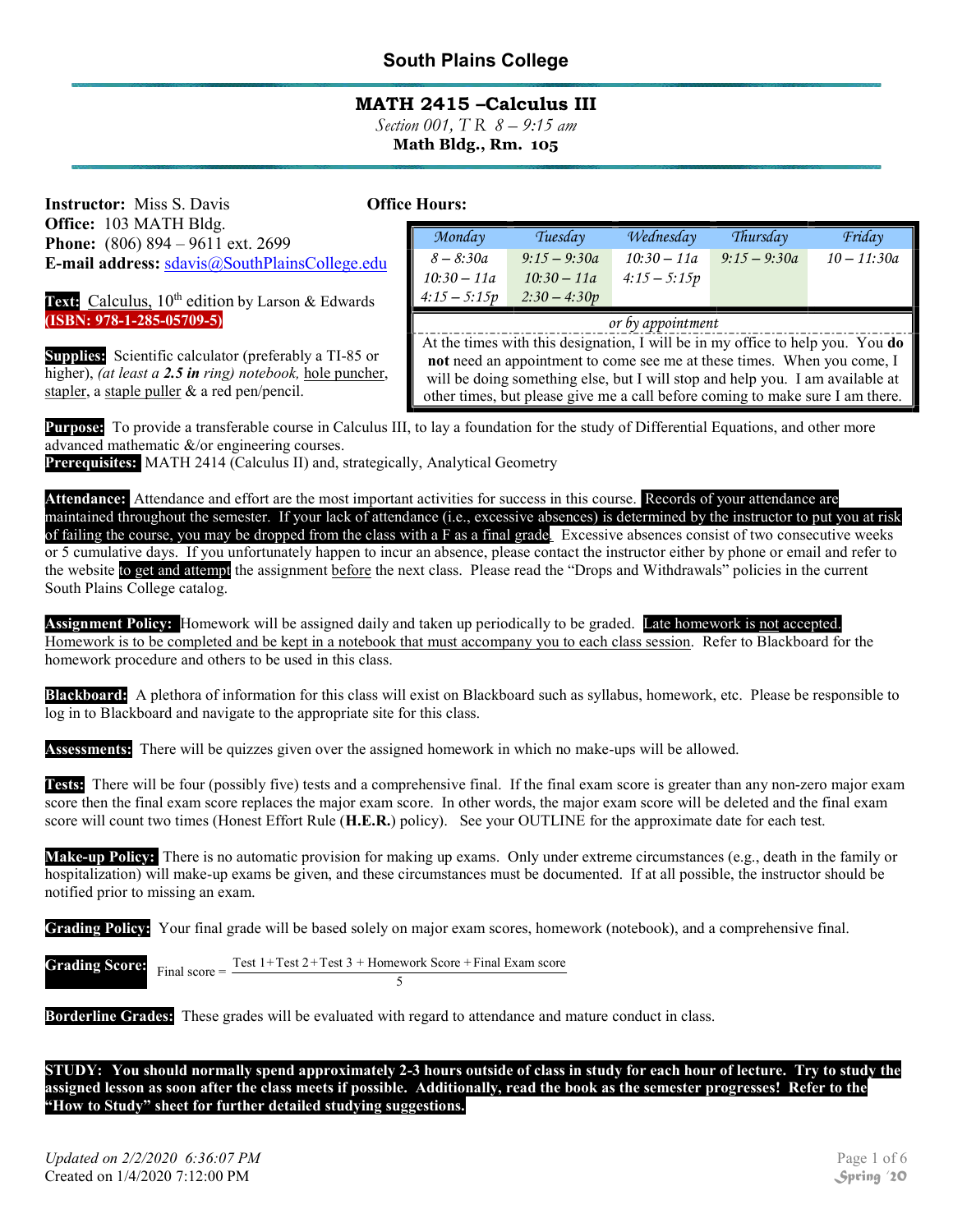Tutoring: Free tutoring is available in the Math-Engineering building (room M116). Please remember to sign in when you seek help from a tutor.

Video Tapes: Videos for many review topics in this course are available through the Mathematics Department on Blackboard. For username and password, please use *mvideos*.

| <b>Tape</b> | <b>Topic</b>                            |
|-------------|-----------------------------------------|
|             | <b>Analytical Geometry</b>              |
| 310         | Parabolas                               |
| 320         | Ellipses                                |
| 325         | Hyperbolas                              |
|             | Parametric Equations                    |
| 335         | Polar coordinates                       |
|             | <b>Calculus III</b>                     |
| 485         | Double Integration                      |
| 490         | Double Integration with Polar Equations |

#### Critical Dates:

| Jan 20                | MLK, Jr.<br>March 16 - 20 SPRING Break |                    | <i>April 20</i> WEB Pre-registration for Summer, Spring Interim, |  |
|-----------------------|----------------------------------------|--------------------|------------------------------------------------------------------|--|
| April 13              | Easter                                 | <b>Final Exams</b> |                                                                  |  |
| April 17              | $UIL - No$ office hours                |                    | $-May 4$ (8 – 10 a, Monday)                                      |  |
| $\mathcal{A}$ pril 24 | Last day to drop                       |                    |                                                                  |  |

#### Student Responsibilities:

- Attend class, be aware of announcements made in class, and ask questions when necessary.
- Work homework problems the day that they are assigned.
- Form study groups.
- Get help from tutors, tapes, and/or the instructor.
- \*\*Please, turn off cell phones and pagers during class! \*\*
	- If the instructor determines that activation of a cell phone, pager, PDA, or laptop interrupts the lecture or classroom discussion or impedes the progress of any student then the instructor will ask the student to leave the class temporarily or permanently.
	- o No technologic devices such as cell phones, PDA's, etc. are to be used during tests or in-class quizzes.
- Follow the classroom policy, no food or drink allowed in the classroom if posted.
- In addition to the No Food or Drink classroom policy and in accordance to campus policy, no tobacco products are to be permitted and consumed in class.
- You will obtain your final grade for the class through Texan Connect  $\&$  /or Colleague.

Cell Phone Policy: All students will, during each class period and for its duration, place and keep their cell phone, provided that they are at the present time in possession of said device, face-down in the right-hand corner and on the top surface of their desk. If a student's cell phone activates and/or the student engages in text messaging during class at anytime during the semester, the student, by the instructor's discretion, could be permanently dismissed from the class for the remainder of the semester. If a student's cell is activated during class and/or the student engages in text messaging determined by the instructor, and the student chose not to place their phone on top of their desk as mentioned above then the student will be dismissed from the class by the instructor permanently.

Academic Misconduct: Complete honesty is required from students in all facets of course work including homework assignments, tests, and the final exam. See the South Plains College Catalog for more detail.

Sanctions for Cheating or Plagiarizing: A grade of "F" in the course will be assigned to any student caught cheating or plagiarizing; additional sanctions may also be considered. Students are responsible for understanding the meanings of the words cheating and plagiarizing.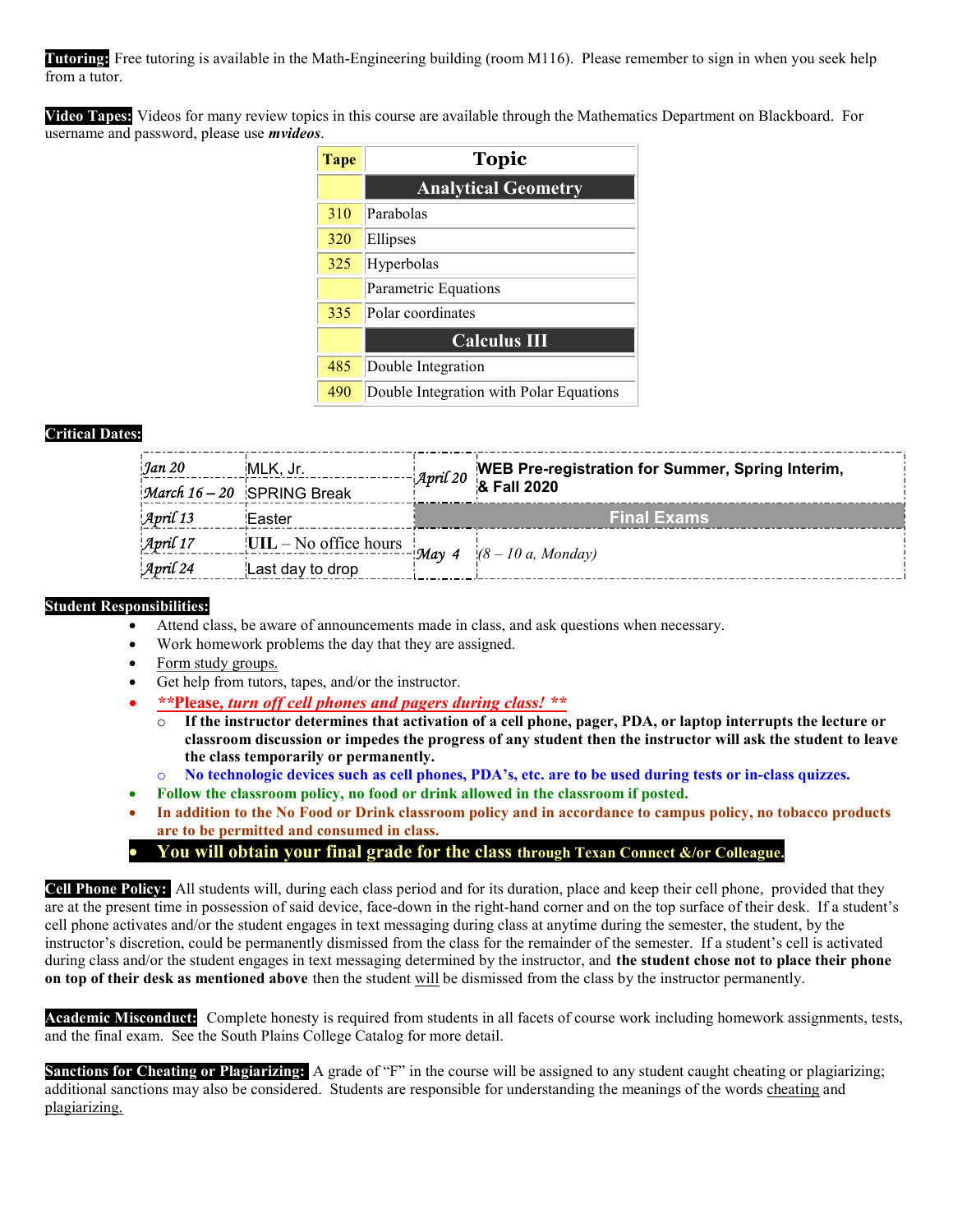Special Requests: If you happen to become *ill* during the semester, please respect your instructor and your classmates by making your best effort to keep your germs to yourself.

Questions: I invite all your questions except the following:

- 1. I wasn't able to make it to class. Did I miss anything? (Yes.)
- 2. Is this going to be on the test? (Perhaps, not directly, but if the ideas were not important, I would not be discussing them in class.)
- 3. Do you have the tests graded? (I put forth my best effort to have the tests graded so as to return them the next class session. However, there are times due to uncontrollable factors that this may not be possible.)

Objectives: Upon completion of this course and obtaining a passing grade, the student will have mastered at least 70% of the course objectives. The course objectives provide that the student be able to:

- a.) Calculate derivatives of parametric and polar functions; b.) Calculate anti-derivatives of parametric and polar functions;
- 
- 
- c.) Calculate dot and cross product; d. b. d.) Write equations of lines and planes in space using vector analysis;
	-
	-
- e.) Find maximum, minimum, and level curves of 3 D graphs; f.) Work with multivariable functions and calculate partial derivatives;
- g.) Perform double and triple integration; h.) Green's Theorem;
- i.) Find area, volume, arc length, and surface area by use of double and triple integration.

Diversity: In this class, the teacher will establish and support an environment that values and nurtures individual and group differences and encourages engagement and interaction. Understanding and respecting multiple experiences and perspectives will serve to challenge and stimulate all of us to learn about others, about the larger world, and about ourselves. By promoting diversity and intellectual exchange, we will not only mirror society as it is, but also model society as it should and can be.

Disability Statement: Students with disabilities, including but not limited to physical, psychiatric, or learning disabilities, who wish to request accommodations in this class should notify the Special Services Office, preferably, early in the semester so that the appropriate arrangements may be made. In accordance with federal law, a student requesting accommodations must provide acceptable documentation of his/her disability to the Special Services Coordinator. For more information, call or visit the Special Services Office in the Student Services Building, 894-9611 ext. 2529.

Confidentiality: As a faculty member, I am deeply invested in the well-being of each student I teach. I am here to assist you with your work in this course. If you come to me with other non-course-related concerns, I will do my best to help.

It is important for you to know that all faculty members are mandated reporters of any incidents of sexual misconduct. That means that I cannot keep information about sexual misconduct confidential if you share that information with me. Dr. Lynne Cleavinger, the Director of Health & Wellness, can advise you confidentially as can any counselor in the Health & Wellness Center. They can also help you access other resources on campus and in the local community. You can reach Dr. Cleavinger at 716-2563 or lcleavinger@southplainscollege.edu or go by the Health and Wellness Center. You can schedule an appointment with a counselor by calling 716-2529.

#### Sexual Misconduct

It is important for you to know that all faculty members are mandated reporters of any incidents of sexual misconduct. That means that I cannot keep information about sexual misconduct confidential if you share that information with me. Dr. Lynne Cleavinger, the Director of Health & Wellness, can advise you confidentially as can any counselor in the Health & Wellness Center. They can also help you access other resources on campus and in the local community. You can reach Dr. Cleavinger at 716-2563 or lcleavinger@southplainscollege.edu or go by the Health and Wellness Center. You can schedule an appointment with a counselor by calling 716-2529.

Campus Concealed Carry: Campus Concealed Carry - Texas Senate Bill - 11 (Government Code 411.2031, et al.) authorizes the carrying of a concealed handgun in South Plains College buildings only by persons who have been issued and are in possession of a Texas License to Carry a Handgun. Qualified law enforcement officers or those who are otherwise authorized to carry a concealed handgun in the State of Texas are also permitted to do so. Pursuant to Penal Code (PC) 46.035 and South Plains College policy, license holders may not carry a concealed handgun in restricted locations. For a list of locations, please refer to the SPC policy at: (http://www.southplainscollege.edu/human\_resources/policy\_procedure/hhc.php) Pursuant to PC 46.035, the open carrying of handguns is prohibited on all South Plains College campuses. Report violations to the College Police Department at 806-716-2396 or 9-1-1.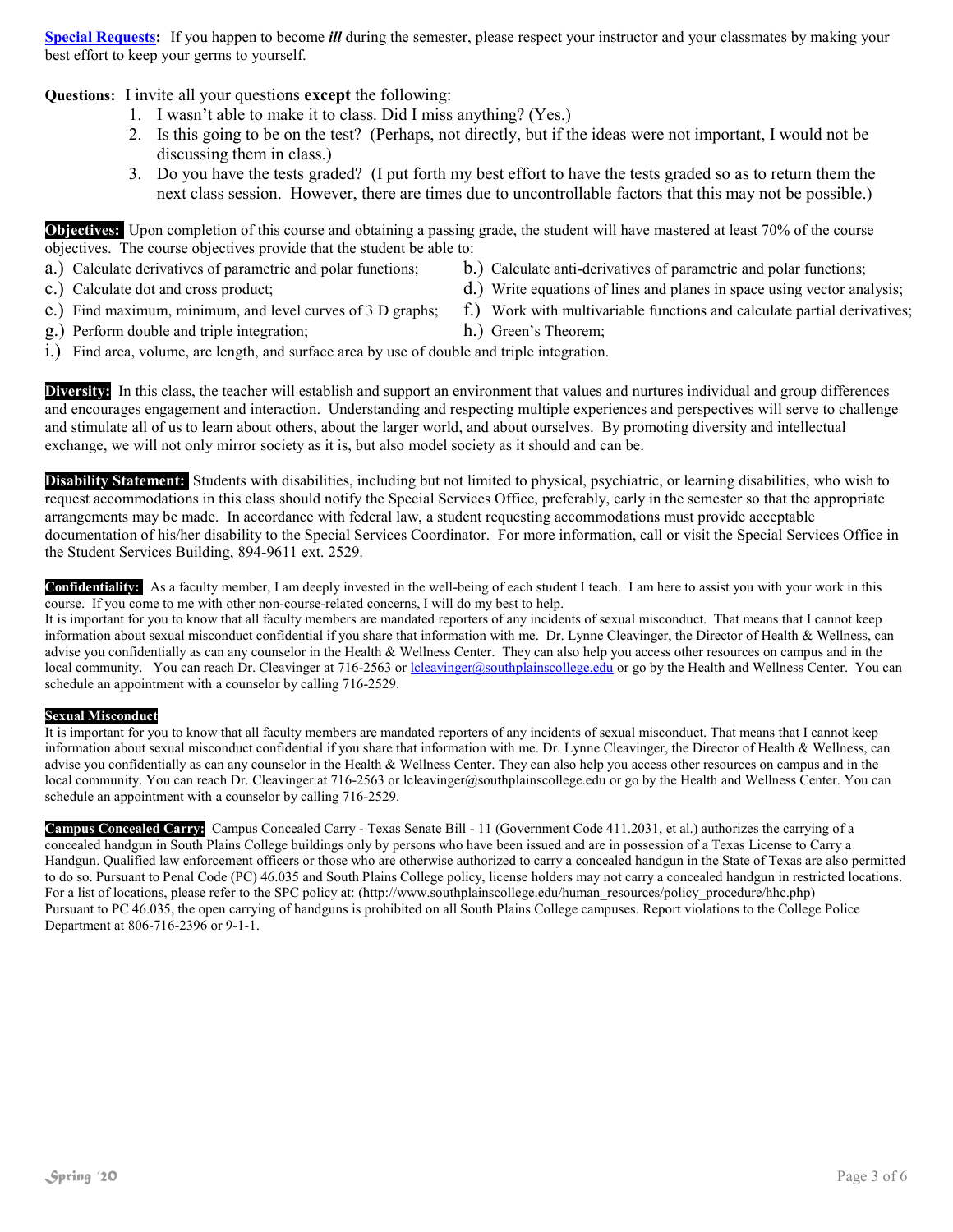|                  |               | <b>Course Outline</b><br>This schedule is tentative and subjective to change. Changes will be announced in class. |  |  |  |
|------------------|---------------|-------------------------------------------------------------------------------------------------------------------|--|--|--|
| Week             |               | <b>Topics and Sections Covered</b>                                                                                |  |  |  |
|                  |               | Introduction                                                                                                      |  |  |  |
| 1                | $1/13$ , Mon  | Review: Conic Sections and Quadratic Equations - Parabolas, Ellipses, & Hyperbolas                                |  |  |  |
|                  |               | Review: Parametric Equations - Graphing, Derivatives and Tangents, Relative Extrema,                              |  |  |  |
|                  | $1/15$ , Wed  | Area, Volume, Arc Length, Surface Area, & Centroids                                                               |  |  |  |
|                  | $1/20$ , Mon  |                                                                                                                   |  |  |  |
| $\boldsymbol{2}$ |               | 11.1 Vectors                                                                                                      |  |  |  |
|                  | 1/22, Wed     | Trigonometric (Polar) Form of Complex Numbers                                                                     |  |  |  |
|                  |               | 11.2 Vectors in Space                                                                                             |  |  |  |
|                  | $1/27$ , Mon  | 11.3 Dot Product                                                                                                  |  |  |  |
| 3                |               | 11.4 Cross Product                                                                                                |  |  |  |
|                  | 1/29, Wed     | <b>Resultant Vectors</b><br>11.5 Lines and Planes in Space                                                        |  |  |  |
|                  |               | 11.5 Lines and Planes in Space contd.                                                                             |  |  |  |
|                  |               | 12.1 Vector-Valued Functions                                                                                      |  |  |  |
| $\overline{4}$   | $2/3$ , Mon   | 12.2 Vector-Valued Functions – Calculus                                                                           |  |  |  |
|                  |               | 12.3 Velocity & Acceleration                                                                                      |  |  |  |
|                  | 2/5, Wed      | TEST 1 (Vectors, Ch 11)                                                                                           |  |  |  |
|                  | $2/10$ , Mon  | 12.3 Velocity & Acceleration contd.                                                                               |  |  |  |
| 5                |               | 12.4 Tangent & Normal Vectors (AcceleraTioN)                                                                      |  |  |  |
|                  | $2/12$ , Wed  | 12.4 Tangent & Normal Vectors (AcceleraTioN) contd.                                                               |  |  |  |
|                  |               | 12.5 Arc Length & Curvature<br>12.5 Curvature Contd.                                                              |  |  |  |
|                  |               | (Torsion & TNB frame)                                                                                             |  |  |  |
|                  | $2/17$ , Mon  | 11.6 Surfaces in Space (Cylinders and Quadric Surfaces)                                                           |  |  |  |
| 6                |               | Space Coordinates & Surface of Revolution                                                                         |  |  |  |
|                  | 2/19, Wed     | Review: Polar Equations - Coordinates, Equations, and Graphing                                                    |  |  |  |
|                  |               | 11.7 Cylindrical and Spherical Coordinates                                                                        |  |  |  |
|                  | 2/24, Mon     | 13.1 Functions of Several Variables                                                                               |  |  |  |
|                  |               | 13.3 Partial Derivatives<br>13.5 The Chain Rule: Implicit Differentiation (only)                                  |  |  |  |
| 7                |               | 13.6 Directional Derivatives & Gradients                                                                          |  |  |  |
|                  |               | <b>TEST 2 (Vector-Valued Functions, Ch 12 - Notebook Grade)</b>                                                   |  |  |  |
|                  |               | 13.6 Directional Derivatives & Gradients contd.                                                                   |  |  |  |
|                  | 2/26, Wed     | 13.7 Tangent Planes & Normal Lines                                                                                |  |  |  |
|                  | $3/2$ , Mon   | 13.8 Extrema of Functions of Several Variables                                                                    |  |  |  |
| 8                |               | 13.9 Applications of Extrema of Multivariable Functions                                                           |  |  |  |
|                  | $3/4$ , Wed   | 13.9 Applications of Extrema of Multivariable Functions contd.                                                    |  |  |  |
|                  |               | 13.10 Lagrange Multipliers                                                                                        |  |  |  |
|                  | $3/9$ , Mon   | 14.1 Area in the Plane (Double Integrals)<br>14.2 Double Integrals & Volume                                       |  |  |  |
| 9                |               | 14.3 Polar Coordinates - Double Integrals                                                                         |  |  |  |
|                  | 3/11, Wed     | <b>TEST 3 (Multi-Variable Functions, Ch 13)</b>                                                                   |  |  |  |
|                  | $3/16 - 3/20$ | <b>Spring Break</b>                                                                                               |  |  |  |
|                  |               | 14.3 Polar Coordinates - Double Integrals contd.                                                                  |  |  |  |
|                  | $3/23$ , Mon  | 14.4 Centers of Mass & Moments of Inertia                                                                         |  |  |  |
| 10               | 3/25, Wed     | 14.6 Triple Integrals in Rectangular Coordinates                                                                  |  |  |  |
|                  |               | 14.7 Triple Integrals in Cylindrical and Spherical Coordinates                                                    |  |  |  |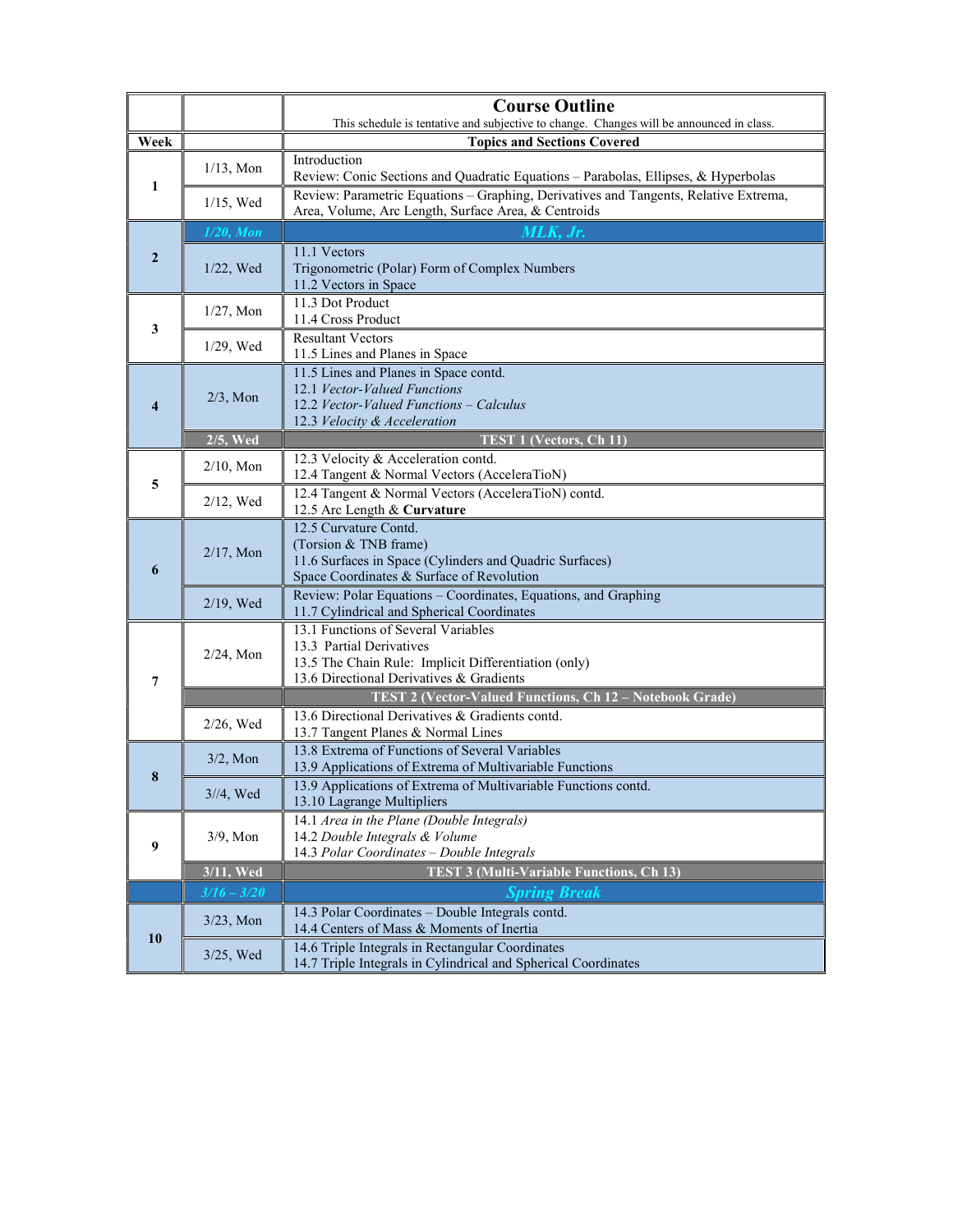|      |              | <b>Course Outline</b>                                                                    |  |  |  |
|------|--------------|------------------------------------------------------------------------------------------|--|--|--|
|      |              | This schedule is tentative and subjective to change. Changes will be announced in class. |  |  |  |
| Week |              | <b>Topics and Sections Covered</b>                                                       |  |  |  |
| 11   | $3/30$ , Mon | 14.8 Jacobian<br>14.5 Surface Area                                                       |  |  |  |
|      | $4/1$ , Wed  | 15.1 Vector Fields<br>15.2 Line Integrals                                                |  |  |  |
|      | $4/6$ , Mon  | <b>TEST 4 (Multiple Integration, Ch 14)</b>                                              |  |  |  |
| 12   | $4/8$ , Wed  | 15.2 Line Integrals contd.<br>15.3 Conservative Vector Fields & Independence of Path     |  |  |  |
| 13   | $4/13$ , Mon | <b>EASTER</b>                                                                            |  |  |  |
|      | $4/15$ , Wed | 15.4 Green's Theorem                                                                     |  |  |  |
| 14   | $4/20$ , Mon | 15.5 Parametric Surfaces<br>15.6 Surface Integrals                                       |  |  |  |
|      | $4/22$ , Wed | 15.6 Surface Integrals contd.                                                            |  |  |  |
| 15   | $4/27$ , Mon | 15.7 Divergence Theorem                                                                  |  |  |  |
|      | $4/29$ , Wed | 15.8 Stoke's Theorem                                                                     |  |  |  |
| 16   | 5/4          | $8 - 10a$<br><b>FINAL EXAM:</b><br><b>Monday</b>                                         |  |  |  |